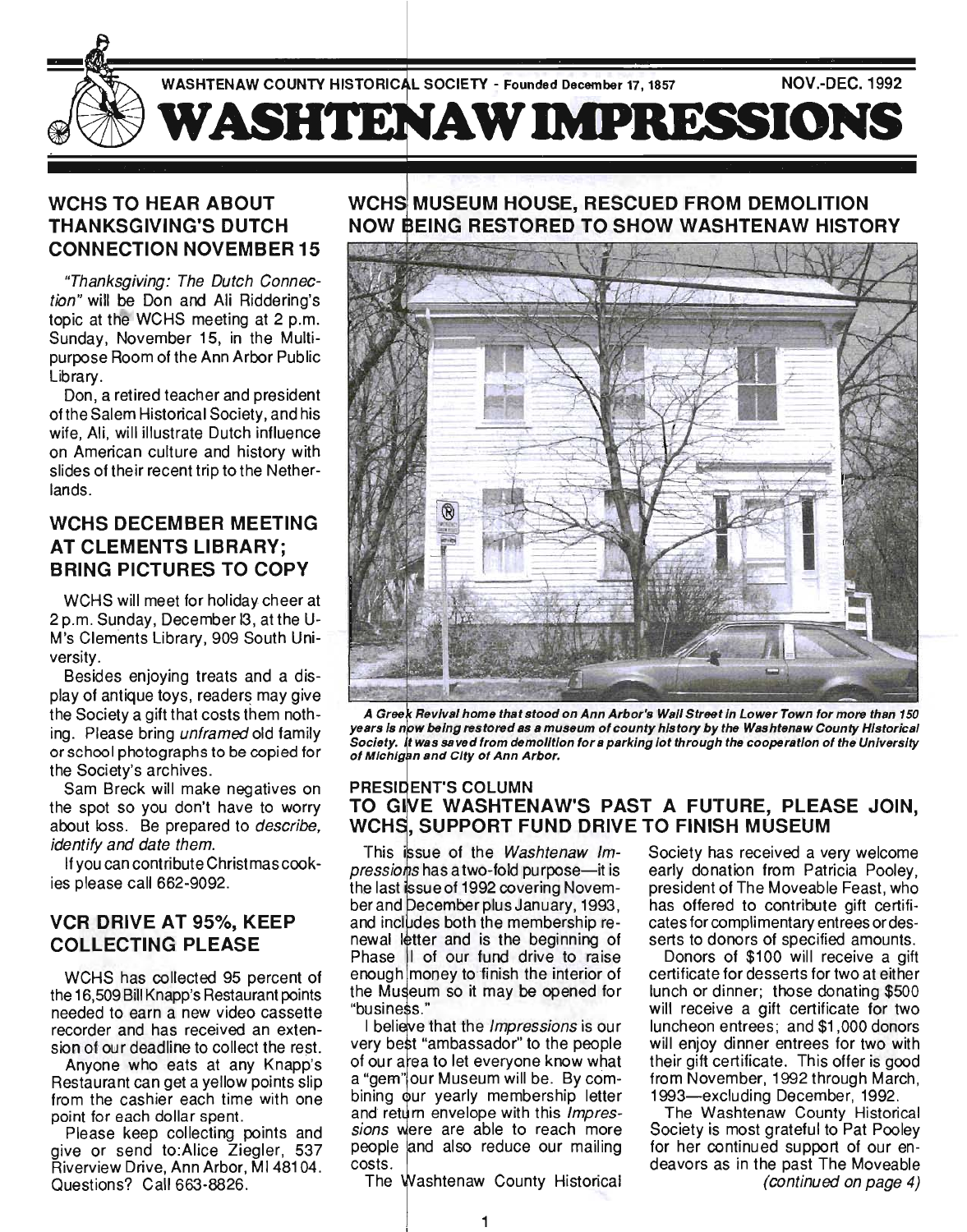# **HOUSE MOVED TO NORT MAIN, RESTORATION PROCEEDING**



Deep basement for storage. Exterior now faced with old bricks.

Roof sag repaired, new cedar shake roof installed.

Lanscaping started with flowering crab apple tree.



Front hall. Structural evidence suggests the house was built in four stages, at least three parts In the 1830s and most of the back part was built before the front. A final addition to the north may have been made as late as 1853.

President Pauline Walters Inspecting amity button in newel post at 1991 open house. Visiors had an opportunity he house "In Society is now seeking funds to do the Interior restoration and

Bets Hansen presides over moveable museum at Kerrytown, one of several fund-raising activities. The Society Is most grateful to all who have contributed to bring the project thus tar. open the museum.  $\blacksquare$  the project thus far.  $\blacksquare$  founded Ann Arbor in 1824.

Russell Bidlack, retired U-M dean and past-president of WCHS, holds one of the treasures to *be* exhibited, Ann Allen's Bible. Herhusband, John,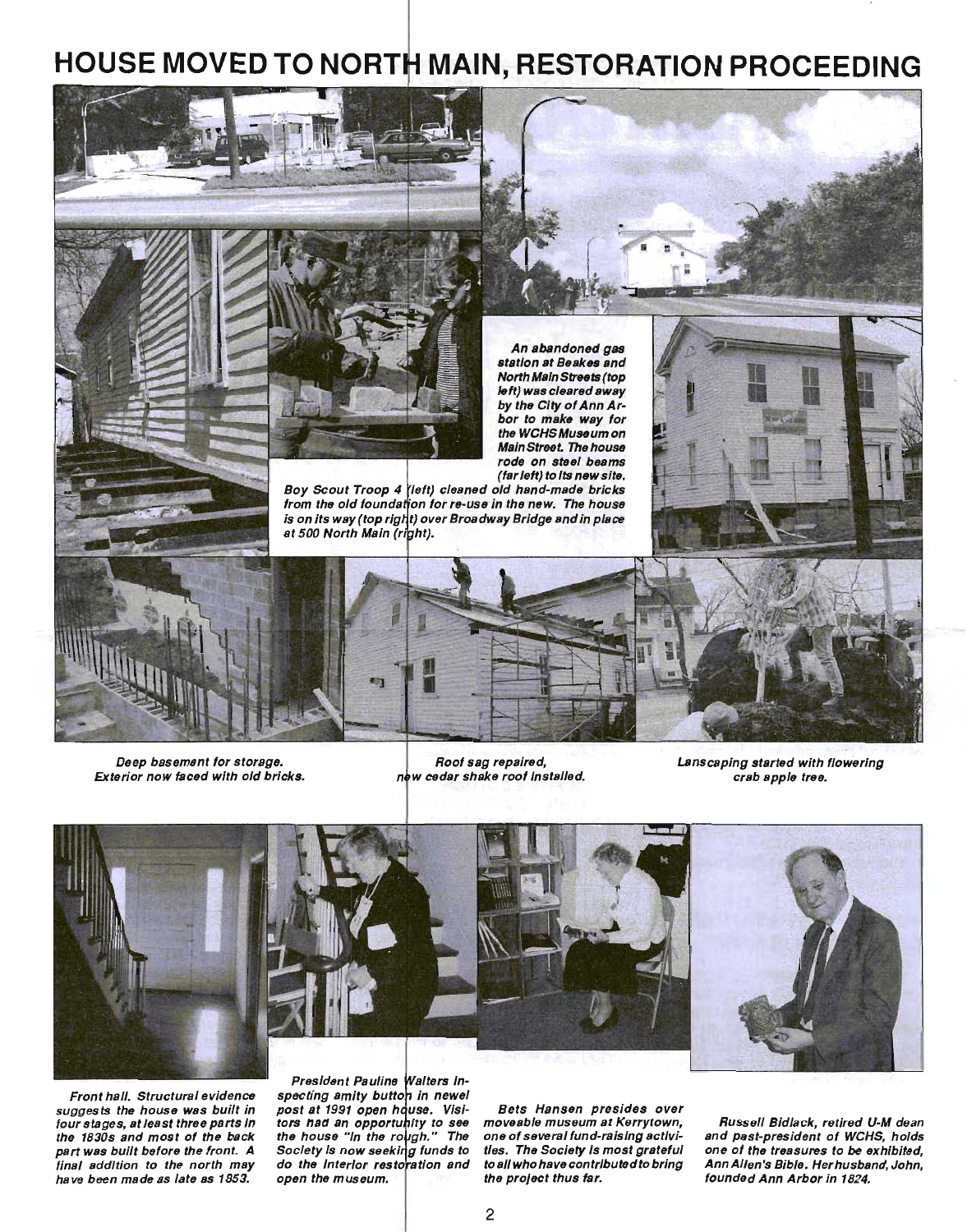# **OLD FORD MILL A WINERY, HENRY WOULD NEVER APPROVE**

An old grist mill on a back road in Washtenaw County hardly seems like a place you'd find a champagne cellar.

But that is exactly what WCHS visitors found October 18 at Sharon Mills Winery in the hamlet of Sharon Hollow, northwest of Manchester.

Thewinery is located in the Greek Revival style mill first built in 1834- 35 on the Raisin Riverwhere it runs between hills forming the "hollow."

Henry Ford bought the property in the late 1920s, rebuilt and restored it. He operated it as a small factory from 1939-1951. Later it became a private residence for 30 years and is now known as the Sharon Mills Winery.

Jean and Michael Hawker ofthe family who operate the winery told the history of the mill and some of the how-to of making champagne.

Ford added the room in which the group was seated, she said. It is faced with fieldstone on the outside and with brick on the inside. Today, wedding receptions can be catered there.

Upstairs on a balcony at the north end of the wine-tasting room is a hydro-electric generator which runs off the river. Ford put it in in 1933 and it is still operational today, she said. "We maintain it to provide all our electricity for the building including electric heat.

It has the original (shiny black) soybean enamel paint like Ford used on his automobiles in the 1930s. It has been operated pretty much maintenance free since 1933 except for occasional grease and oil.

"During the '30s and '40s, Ford manufactured cigar lighters for automobiles here, among other things. While we refer to them as cigarette lighters, Ford was against cigarettes so he dubbed them 'cigar lighters.'

"The lighter handle was made of a sort of plastic with a soybean oil derivative. Ford had local farmers growing soybeans for him during the summer and working for him at the mill in the winter.

"At peak capacity, Ford employed 90 people in three shifts around the clock with about 30 on each shift.

"Ford sold the mill in 1951. It was vacant, I believe, from 1959-61 when my husband, Mike,and his mother came out from Dearborn and she purchased it for a private residence.

"The tasting room was then acombination of living room, dining room and bedroom for the boys. His mother now lives on the floor above the tasting room.

"My mother-in-law ran an antique shop in the downstairs area for a number of years, the last few years in partnership

with former Governor John Swainson who is from Manchester.

"The building is now a designated a Michigan historic site.



"In 1989 we as a family-Michael and myself, and his brother Craig and his wife who live in Brighton-decided to open up a winery.

Her husband, Michael, then led the group into the champagne cellar.

The cellar is part of the original structure," he said. "When Ford redid the building he increased the depth of this room and redid the foundation with field stone. We are actually below the level of the river in this room.

"That wheel you see spinning is a fly wheel for the generator upstairs-same as the flywheel on your car, just bigger. The water drops about nine feet and spins the turbine below, then shoots out the back and meets the river again.

"It was our dream to do sparkling wine, using fruit and grapes from the Old Mission Peninsula up by Traverse City. That is on the same latitude as the champagne region in France.

Because of the climate and soil up there, we get a very high acidity in the soil which is very good for sparkling wine or champagne.

We started with the champagne process about six years ago and we opened his winery in the fall of 1989. We buy fruit rom four different growers on the Old Mission Peninsula and we utilize Chateau Grand Traverse facilities up there to do the first fermentation.

"The way you make champagne, you take wing, put it in a champagne bottle, add yeast and sugar which causes a second fermentation to take place in the bottle.

"That second fermentation is what produces champagne. The bubbles that you see are actually carbon dioxide which is a by-product of that second fermentation."

The room was nearly full of aging champagne in bottles laying horizontally on racks. He held up a bottle to the light to show the sediment from the second fermentation.

"As itages, the sediment interacts with the wine, enhances it, clarifies it and brings out the flavor. We'll taste periodi-

cally when we feel they are ready for market, usually after 2-6 years." To get rid of the sedi-

ment the bottles go into riddling racks---theirs are 100 year old French racks. There the bottles must be turned every day for a month to six weeks until the bottle is upside down and the sediment all collected in the neck under the cap.

Then they get the bottles very cold and freeze an inch or so of the neck. The trick is to pop off the top, disgorge the sediment and quickly

recap it. If we do a good job, we'll only lose from 2-6 percent of the product. If we do a bad job, we may lose half the bottle.

The bottles are under quite a bit of pressure after the second fermentationabout 100-120 pounds per square inch. After it gets a cork, a label and a wire hood, it is ready to sell.

"What I described to you is the French method of champagne making--that's how it was done 200 years ago. We still do everything by hand. In France and in the big houses they now have machines to do everything.

"We've had a lot of trial and error. We've managed some successes. We won several medals this year and lastone for our Riesling and one for our '83 Chardonnay from the American Wine Society and others from the Michigan State Fair and from New York."

"Ford completely tore down the building and put it back together, using as much original beams and timbers as he could. He went as far as Virginia to match up wood.

"He moved the building back ten feet from the road. It was real close to the road because it was convenient for wagons to drive up to the mill.

"Ford dug out and widened the pond, put in a dam and diverted the water underneath the road to the mill.

"He used local stone on the foundation and on the river banks but he sent to Germany for the stone masons to do the work.

"It cost Ford \$400,000 to redo this building and add a generator in the late '20s and early '30s.

When Ford operated it as a small factory, they made cigar lighters for automobiles and parts for car generators, airplane engines, stop light switches and even for brakes for tanks in World War II.

Butwine and champagne-Ford would never approve.